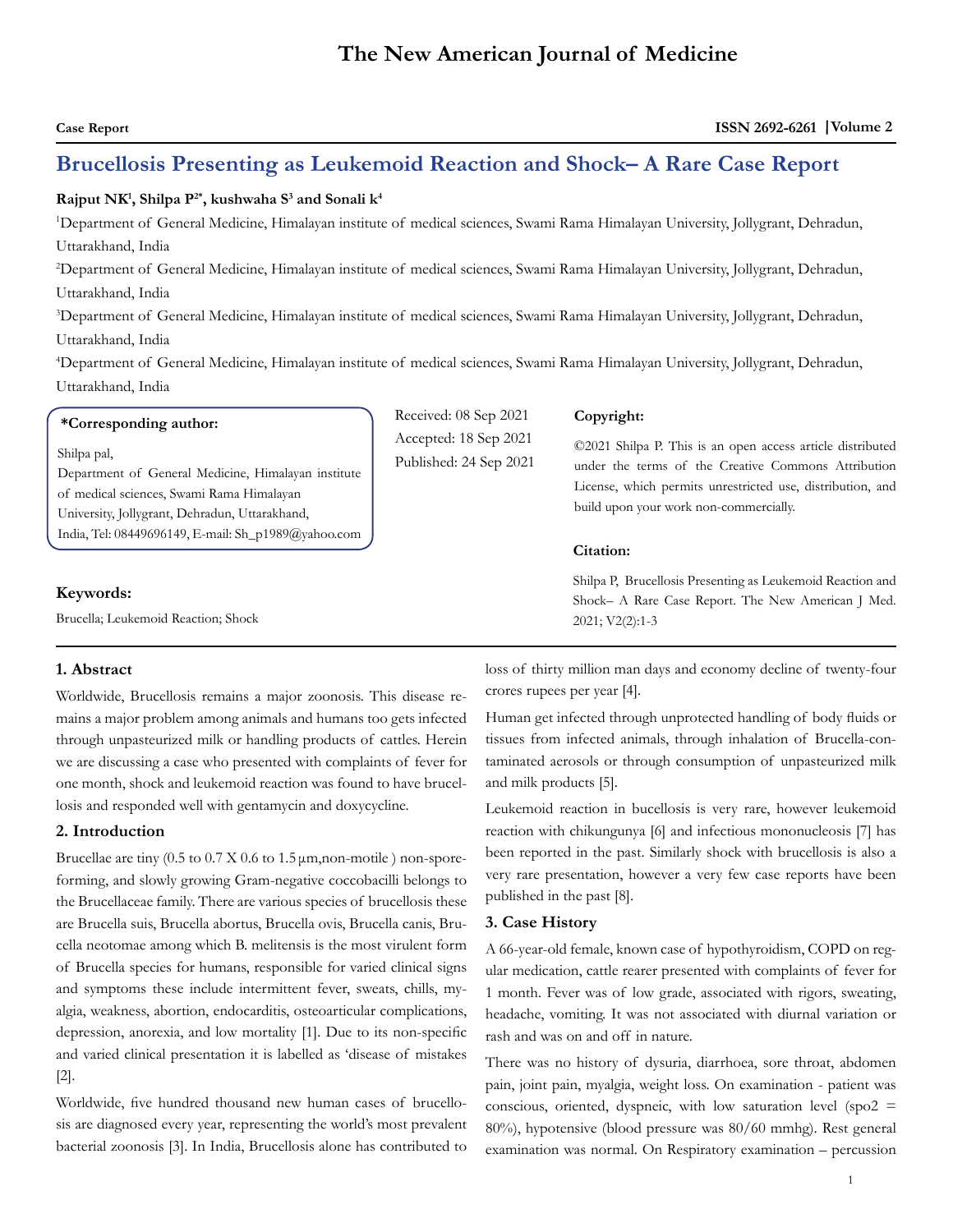note was dull, vesicular breath sound was absent over both infrascapular regions. No adventitious sounds were heard. Rest systemic examination was normal. Blood investigation haematological and biochemical parameters are shown in (Table 1).

Dengue, scrub serology and typhi dot was negative. General blood picture suggestive of- normocytic, normochromic, neutrophillic leucocytosis, no abnormal cells and parasite seen. Urine routine and microscopy was normal. RT PCR for Covid – 19 was negative. Blood and urine culture were sterile, chest x ray suggestive of bilateral lung consolidation with mild pleural effusion, ultrasound abdomen revealed- cholelithiasis, small left renal cortical cyst. Pleural fluid analysis - TLC- 550 (M 10%, N- 90%), glucose 100 mg/dl, protein 1170,

albumin 1020mg. ADA- 12, no bacteria, PCR for TB, CB NAAT was negative, AFB, gram stain was negative, pleural fluid culture was sterile. ECG- normal, Trop I, CPK- MB was negative, Echocardiography was normal with LVEF-58%. Brucella antibodies (slide agglutination test): positive for Brucella abortus A antigen and Brucella M antigen at titre of >180 on two occasions.

Patient was started on inotropic support, oxygen, fluids, on antibiotic, she responded well with gentamycin, doxycycline and doxycycline was continued for 6 weeks, her subsequent chest x rays showed improvement in lung consolidation patch. Patient till date is on follow up and is doing well.

**Table 1:**

| Blood parameters         | Normal values                                                                             | Day of admission                           | After 3 days                          | At time of discharge                   |
|--------------------------|-------------------------------------------------------------------------------------------|--------------------------------------------|---------------------------------------|----------------------------------------|
| Hemoglobin               | g/dl                                                                                      | 11.74                                      | 10.3                                  | 10.9                                   |
| <b>TLC</b><br><b>DLC</b> | Thou/ $mm^3$                                                                              | 50.17<br>N-88.7%,<br>L- $28\%$ , E- $0.05$ | 9.7<br>$N-65\%$ , L-27%<br>$E - 08\%$ | 11<br>$N-63\%$ , L-19 %,<br>$E - 06\%$ |
| <b>PCV</b>               | $\frac{0}{0}$                                                                             | 36.78                                      |                                       |                                        |
| <b>MCV</b>               | F1                                                                                        | 89.41                                      |                                       |                                        |
| Platelet count           | $Thou/mm^3$                                                                               | 210                                        | 199                                   | 350                                    |
| <b>ESR</b>               | $0 - 20$ mm $1st$ hour                                                                    | 45                                         | 29                                    |                                        |
| $Bilirubin -$            | Total $\vert$ 0.3-1.3 mg/dl<br>Direct $\vert$ 0.1-0.4 mg/dl<br>Indirect $0.2 - 0.9$ mg/dl | 0.58<br>0.14<br>0.44                       | 0.62<br>0.14<br>0.48                  | 0.5<br>0.12<br>0.36                    |
| <b>SGPT</b>              | 7-41 IU/L                                                                                 | 18                                         | 10                                    | 13                                     |
| <b>SGOT</b>              | 12-38 IU/L                                                                                | 31                                         | 29                                    | 19                                     |
| Protein                  | 6.7-8.6 $g/dl$                                                                            | 6.51                                       | 5.21                                  | 5.83                                   |
| Albumin                  | $3.5 - 5.5$ g/dl                                                                          | 3.31                                       | 2.49                                  | 2.63                                   |
| S. Creatinine            | $0.5 - 1.2$ mg/dl                                                                         | 1.12                                       | 0.74                                  | 0.71                                   |
| S. Sodium                | 136-146 mmol/l                                                                            | 142.6                                      | 141.4                                 | 137.9                                  |
| S. Potassium             | $3.5 - 5$ mmol/l                                                                          | 3.34                                       | 3.14                                  | 3.87                                   |
| S. TSH                   | $0.34 - 4.25$ micro IU/ml                                                                 | 0.34                                       |                                       |                                        |

#### **4. Discussion**

Brucellosis, one of the world's neglected zoonotic diseases. It has huge impact on socioeconomic growth of country. Human brucellosis may present as acute or chronic infection with complications [9].

Brucellosis manifestation are similar to various other infection and non-infectious pathology, this may lead to underdiagnosis or mis diagnosis, leading to long term complications, inadequate treatment. Therefore, consideration to diagnose this rare disease is utmost important to reduce public and economic burden of disease. Disease can be suspected early in any patient who works in abattoir, engaged in cattle rearing activities.

Countries like India where tuberculosis is more prevalent, this disease can easily be underdiagnosed. In many patients with undifferentiated fever or with pyrexia of unknown origin doxycycline is usually started empirically either due to limited resources or due to financial constraints, following which patient improves also but this leads to improper diagnosis and inadequate treatment leading to complications and relapse of disease as brucellosis requires at least 6 weeks' treatment with doxycycline, rifampin and gentamycin in complicated cases.

# **5. Conclusion**

Brucella is one of differentials of febrile illness in tropical countries but it is usually underdiagnosed. Thorough proper clinical examination and investigation may help to reduce disease and financial burden.

# **References**

- 1. [Rossetti CA, Arenas-Gamboa AM, Maurizio E. Caprine brucellosis: A](https://pubmed.ncbi.nlm.nih.gov/28817647/)  [historically neglected disease with significant impact on public health.](https://pubmed.ncbi.nlm.nih.gov/28817647/) [PLoS neglected tropical diseases. 2017; 11: e0005692.](https://pubmed.ncbi.nlm.nih.gov/28817647/)
- 2. [Shao GN, Kim H, Imran SM. https://www. sciencedirect. com/sci](C:\Users\Canopus\AppData\Local\Temp\Rar$DIa7296.49070\Shao GN, Kim H, Imran SM. https:\www. sciencedirect. com\science\article\abs\pii\S092633731500346X)[ence/article/abs/pii/S092633731500346X.](C:\Users\Canopus\AppData\Local\Temp\Rar$DIa7296.49070\Shao GN, Kim H, Imran SM. https:\www. sciencedirect. com\science\article\abs\pii\S092633731500346X)
- 3. [Franco MP, Mulder M, Gilman RH, Smits HL. Human brucellosis. The](https://pubmed.ncbi.nlm.nih.gov/18045560/)  [Lancet infectious diseases. 2007; 7: 775-86.](https://pubmed.ncbi.nlm.nih.gov/18045560/)
- 4. [Kumar S, Swain S, Preetha GS, Singh BS, Aggarwal D. Zoonotic dis](https://www.ncbi.nlm.nih.gov/pmc/articles/PMC7232975/)[eases in India. Indian Journal of Community Medicine: Official Pub](https://www.ncbi.nlm.nih.gov/pmc/articles/PMC7232975/)[lication of Indian Association of Preventive & Social Medicine. 2020;](https://www.ncbi.nlm.nih.gov/pmc/articles/PMC7232975/) [45: S1-S2.](https://www.ncbi.nlm.nih.gov/pmc/articles/PMC7232975/)
- 5. [Yohannes M, Paul Singh Gill J. Seroepidemiological survey of human](https://www.ncbi.nlm.nih.gov/pmc/articles/PMC3185330/)